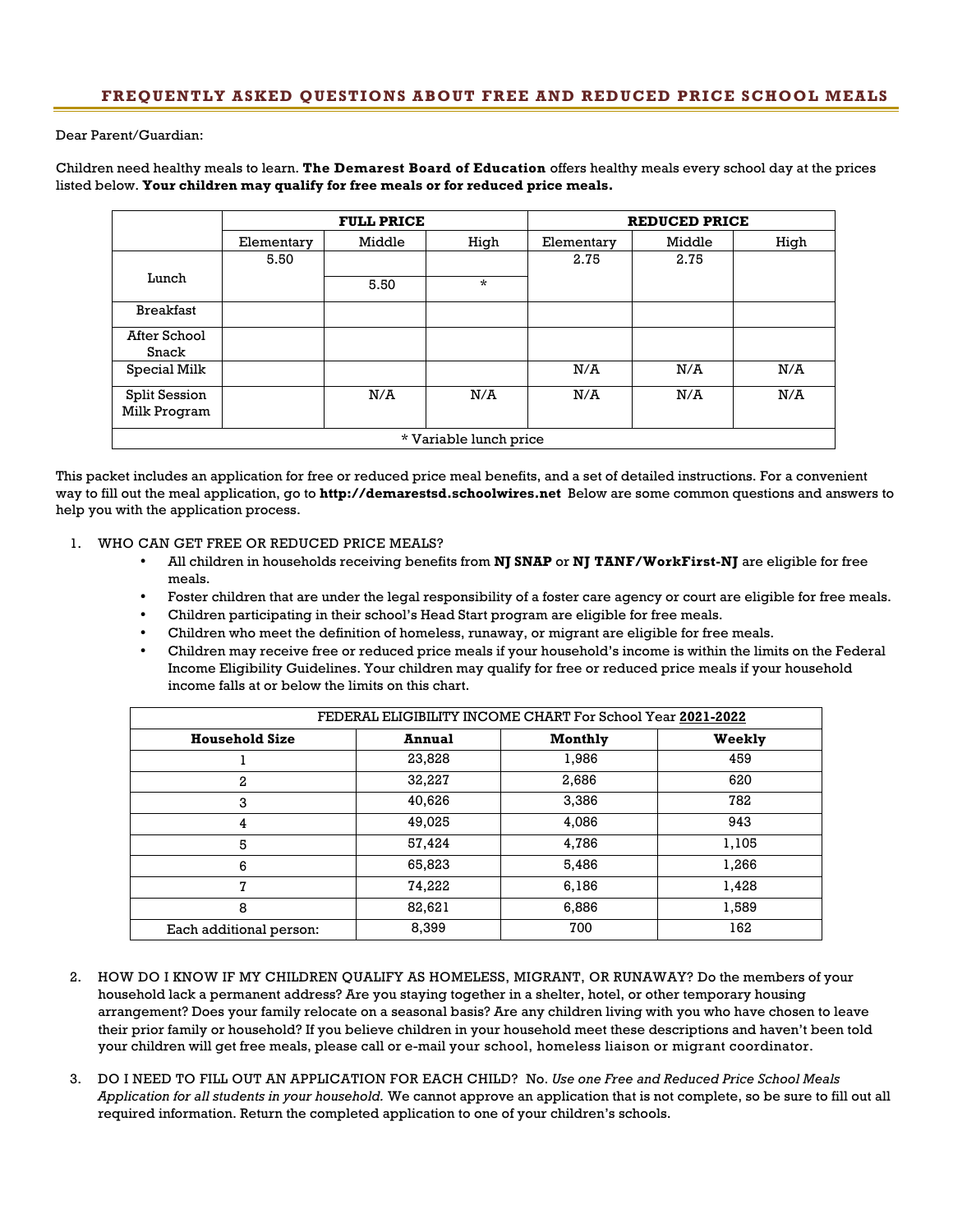- 4. SHOULD I FILL OUT AN APPLICATION IF I RECEIVED A LETTER THIS SCHOOL YEAR SAYING MY CHILDREN ARE ALREADY APPROVED FOR FREE MEALS? No, but please read the letter you got carefully and follow the instructions. If any children in your household were missing from your eligibility notification, contact your school immediately.
- 5. CAN I APPLY ONLINE? If available, you are encouraged to complete an online application instead of a paper application if you are able. The online application has the same requirements and will ask you for the same information as the paper application. Contact your school if you have any questions about the online application.
- 6. MY CHILD'S APPLICATION WAS APPROVED LAST YEAR. DO I NEED TO FILL OUT A NEW ONE? Yes. Your child's application is only good for that school year and for the first few days of this school year. You must send in a new application unless the school told you that your child is eligible for the new school year. If you do not send in a new application that is approved by the school or you have not been notified that your child is eligible for free meals, your child will be charged the full price for meals.
- 7. I GET WIC. CAN MY CHILDREN GET FREE MEALS? Children in households participating in WIC may be eligible for free or reduced price meals. Please send in an application.
- 8. WILL THE INFORMATION I GIVE BE CHECKED? Yes. We may also ask you to send written proof of the household income you report.
- 9. IF I DON'T QUALIFY NOW, MAY I APPLY LATER? Yes, you may apply at any time during the school year. For example, children with a parent or guardian who becomes unemployed may become eligible for free and reduced price meals if the household income drops below the income limit.
- 10. WHAT IF I DISAGREE WITH THE SCHOOL'S DECISION ABOUT MY APPLICATION? You should talk to school officials. You also may ask for a hearing by calling or writing to: **Antoinette Kelly** kellya@nvnet.org **201-768-6060 x 53422 568 Piermont Avenue, Demarest, New Jersey 07627**
- 11. MAY I APPLY IF SOMEONE IN MY HOUSEHOLD IS NOT A U.S. CITIZEN? Yes. You, your children, or other household members do not have to be U.S. citizens to apply for free or reduced price meals.
- 12. WHAT IF MY INCOME IS NOT ALWAYS THE SAME? List the amount that you normally receive. For example, if you normally make \$1000 each month, but you missed some work last month and only made \$900, put down that you made \$1000 per month. If you normally get overtime, include it, but do not include it if you only work overtime sometimes. If you have lost a job or had your hours or wages reduced, use your current income.
- 13. WHAT IF SOME HOUSEHOLD MEMBERS HAVE NO INCOME TO REPORT? Household members may not receive some types of income we ask you to report on the application, or may not receive income at all. Whenever this happens, please write a 0 in the field. However, if any income fields are left empty or blank, those will also be counted as zeroes. Please be careful when leaving income fields blank, as we will assume you meant to do so.
- 14. WE ARE IN THE MILITARY. DO WE REPORT OUR INCOME DIFFERENTLY? Your basic pay and cash bonuses must be reported as income. If you get any cash value allowances for off-base housing, food, or clothing, it must also be included as income. However, if your housing is part of the Military Housing Privatization Initiative, do not include your housing allowance as income. Any additional combat pay resulting from deployment is also excluded from income.
- 15. WHAT IF THERE ISN'T ENOUGH SPACE ON THE APPLICATION FOR MY FAMILY? List any additional household members on a separate piece of paper, and attach it to your application.
- 16. MY FAMILY NEEDS MORE HELP. ARE THERE OTHER PROGRAMS WE MIGHT APPLY FOR? To find out how to apply for NJ SNAP or other assistance benefits, contact your local assistance office or call 1-800-687-9512 or go to https://oneapp.dhs.state.nj.us/default.aspx. You can also contact NJ Family Care or Medicaid at 1-800-701-0710 or www.njfamilycare.org for information regarding health insurance for your family. For the WIC Program, call 1-800-328- 3838 or go to www.nj.gov/health/fhs/wic.

If you have other questions or need help, call **201-768-6060 x 53422**

Sincerely,

*Antoinette Kelly* 

**Antoinette Kelly**